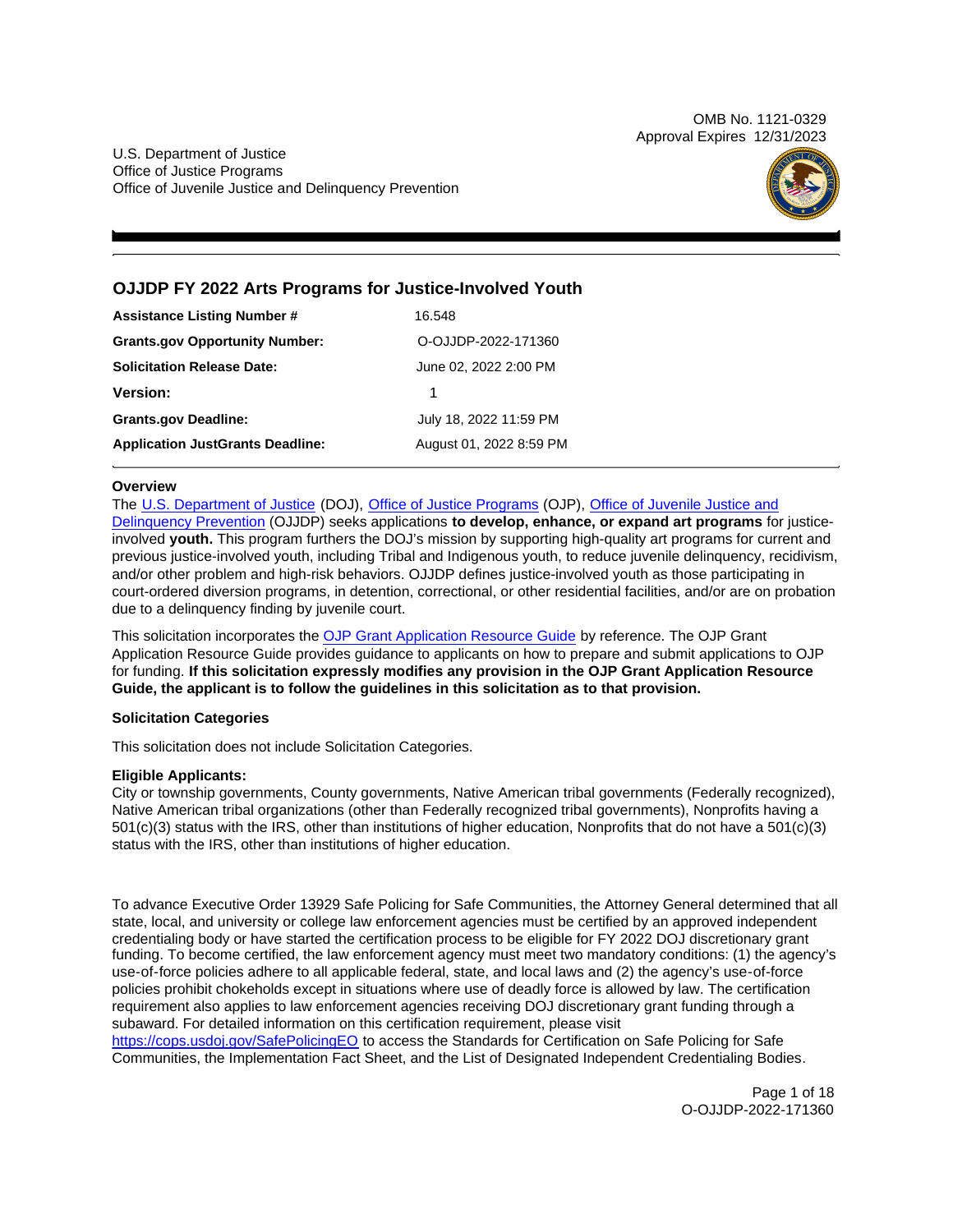<span id="page-1-0"></span>All recipients and subrecipients (including any for-profit organization) must forgo any profit or management fee.

OJJDP will consider applications under which two or more entities would carry out the federal award; however, only one entity may be the applicant. Any others must be proposed as subrecipients (subgrantees). For additional information on subawards, see the [OJP Grant Application Resource Guide.](https://www.ojp.gov/funding/apply/ojp-grant-application-resource-guide#information-proposed-subwards) 

## **Contact Information**

at 800–518–4726 or 606–545–5035, <u>[Grants.gov](https://Grants.gov) Customer Support,</u> or <u>support@grants.gov</u>. The Grants.gov For technical assistance with submitting the Application for Federal Assistance standard form (SF)-424 and the Disclosure of Lobbying Activities form (SF-LLL) in Grants.gov, contact the Grants.gov Customer Support Hotline Support Hotline operates 24 hours a day, 7 days a week, except on federal holidays.

For technical assistance with submitting the **full application** in DOJ's Justice Grants System (JustGrants), contact the JustGrants Service Desk at 833–872–5175 or [JustGrants.Support@usdoj.gov.](mailto:JustGrants.Support@usdoj.gov) The JustGrants Service Desk operates 5 a.m. to 9 p.m. eastern time (ET) Monday to Friday and 9 a.m. to 5 p.m. Saturday, Sunday, and federal holidays.

For assistance with any other requirements of this solicitation, contact the OJP Response Center by telephone at 800–851–3420 or TTY: 301–240–6310 (hearing impaired only), or by email at [grants@ncjrs.gov.](mailto:grants@ncjrs.gov) The OJP Response Center hours of operation are 10 a.m. to 6 p.m. ET Monday to Friday, and 10 a.m. to 8 p.m. on the solicitation closing date. General information on applying for OJJDP awards can be found at [https://ww](https://www.ojjdp.gov/funding/funding.html) [w.ojjdp.gov/funding/funding.html](https://w.ojjdp.gov/funding/funding.html).

For information related to unforeseen technical issues beyond the control of the applicant impacting submission, see "**How to Apply**" section, **Experiencing Unforeseen Technical Issues**.

A solicitation webinar will be held on June 28, 2022 at 2 pm ET. This call will provide a detailed overview of the [solicitation and allow an opportun](https://www.ojjdp.gov/funding/funding.html)ity for interested applicants to ask questions. Preregistration is required for all participants. Register by [clicking on this link](https://ojp.webex.com/ojp/onstage/g.php?MTID=e201822ce583f5ed9d2865d734752d758) and following the instructions. Due to the limited time, OJJDP encourages participants to review the solicitation and submit any questions they may have in advance and no later than June 21, 2022. Submit your questions to [grants@ncjrs.gov](mailto:grants@ncjrs.gov) with the subject as "Questions for OJJDP FY 2022 Arts Programs for Justice-Involved Youth Webinar."

## **Submission Information**

Applications will be submitted to DOJ in two steps:

**Step 1:** The applicant must submit by the [Grants.gov](https://Grants.gov) deadline the required Application for Federal Assistance standard form (SF)-424 and a Disclosure of Lobbying Activities (SF-LLL) form when they register in [Grants.gov](https://Grants.gov) at [https://www.grants.gov/web/grants/register.html.](https://www.grants.gov/web/grants/register.html) To register in [Grants.gov](https://Grants.gov), the applicant will need to ensure that its System for Award Management (SAM) registration is current.

**Step 2:** The applicant must then submit the **full application,** including attachments, in JustGrants at [JustGrants.usdoj.gov.](https://justicegrants.usdoj.gov/) To be considered timely, the full application must be submitted in JustGrants by the JustGrants application deadline. OJP encourages applicants to review the "How to Apply" section in the [OJP](https://www.ojp.gov/funding/apply/ojp-grant-application-resource-guide#apply) [Grant Application Resource Guide](https://www.ojp.gov/funding/apply/ojp-grant-application-resource-guide#apply) and the [JustGrants website](https://justicegrants.usdoj.gov/news) for more information, resources, and training.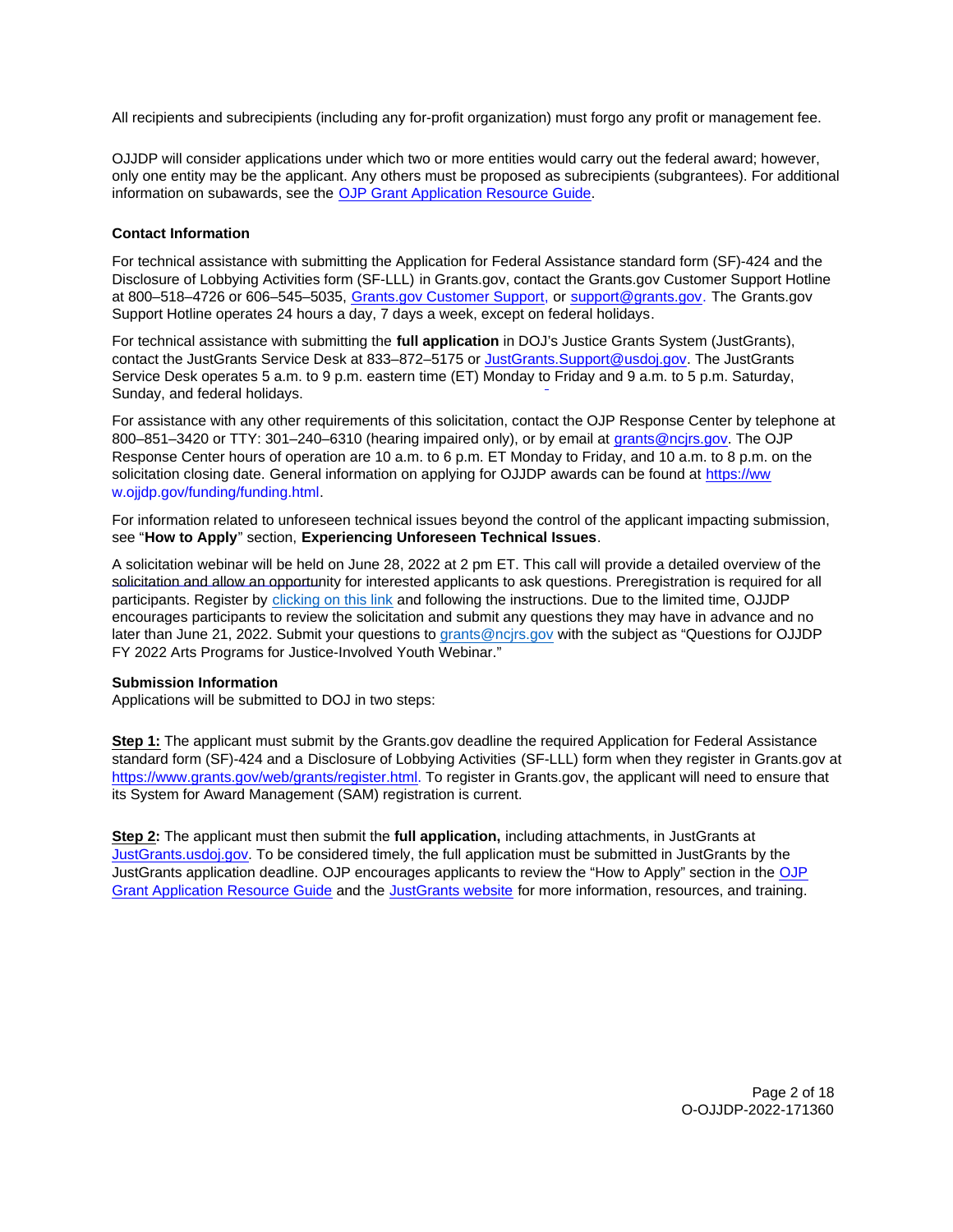Page 3 of 18 O-OJJDP-2022-171360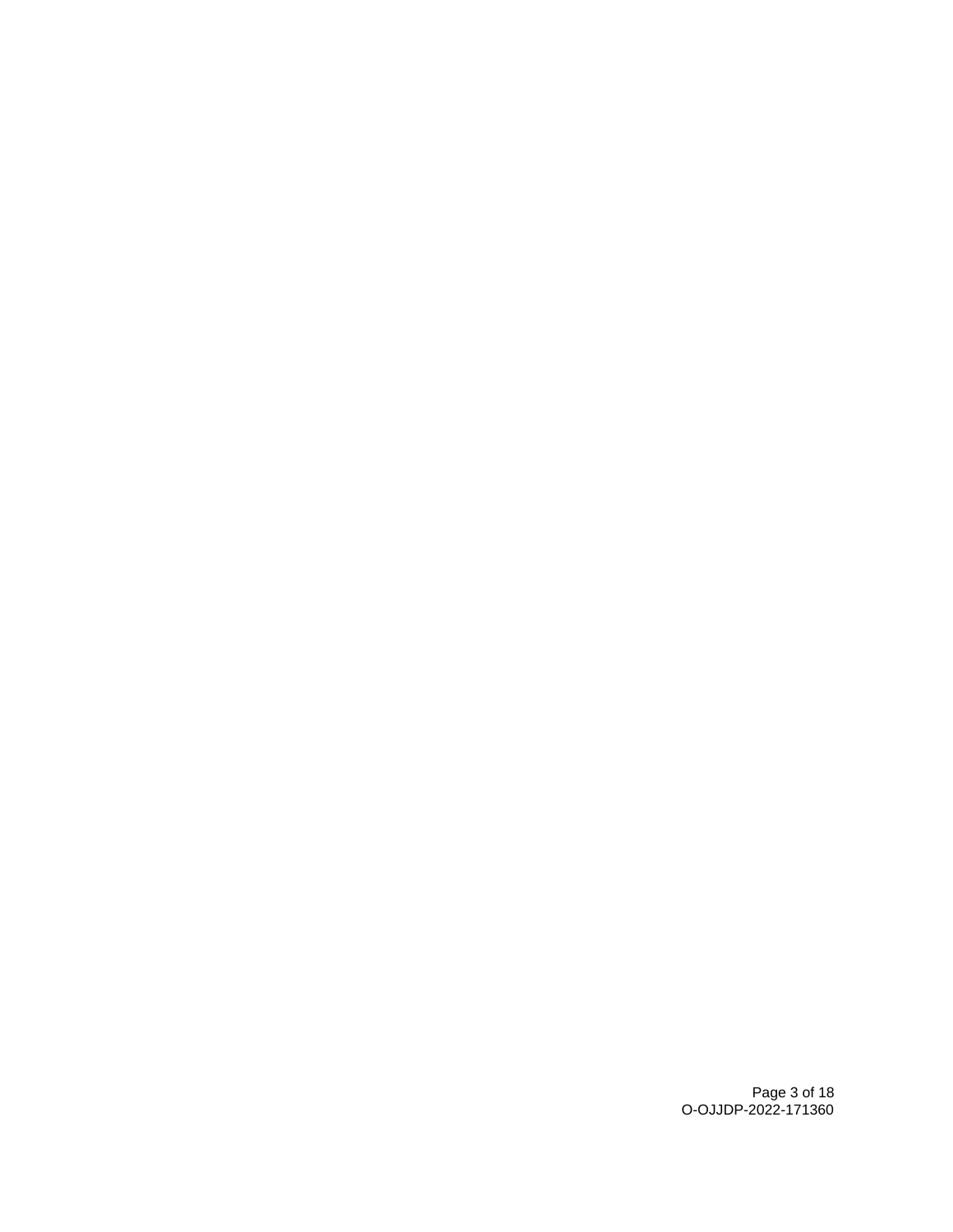# **Contents**

| Contact Information                                                                     | $\overline{2}$   |
|-----------------------------------------------------------------------------------------|------------------|
| <b>Program Description</b>                                                              | 6                |
| Overview                                                                                | 6                |
| <b>Statutory Authority</b>                                                              | 6                |
| Specific Information                                                                    | 6                |
| Goals, Objectives, Deliverables, and Timeline                                           | $\overline{7}$   |
| Evidence-Based Programs or Practices                                                    | $\overline{7}$   |
| Information Regarding Potential Evaluation of Programs and Activities                   | 8                |
| <b>OJP Priority Areas</b>                                                               | 8                |
| <b>Federal Award Information</b>                                                        | 9                |
| Awards, Amounts and Durations                                                           | 9                |
| Availability of Funds                                                                   | 9                |
| <b>Types of Awards</b>                                                                  | 9                |
| Financial Management and System of Internal Controls                                    | 9                |
| <b>Budget Information</b>                                                               | 9                |
| Cost Sharing or Matching Requirement                                                    | 9                |
| Pre-agreement Costs (also known as Pre-award Costs)                                     | 9                |
| Limitation on Use of Award Funds for Employee Compensation: Waiver                      | $\boldsymbol{9}$ |
| Prior Approval, Planning, and Reporting of Conference/Meeting/Training Costs            | 10               |
| Costs Associated with Language Assistance (if applicable)                               | 10               |
| <b>Eligibility Information</b>                                                          | 10               |
| Application and Submission Information                                                  | 10               |
| Information to Complete the Application for Federal Assistance (SF-424)                 | 10               |
| Standard Applicant Information (JustGrants 424 and General Agency Information)          | 10               |
| Proposal Abstract                                                                       | 10               |
| <b>Proposal Narrative</b>                                                               | 11               |
| Goals, Objectives, Deliverables, and Timeline                                           | 12               |
| <b>Budget and Associated Documentation</b>                                              | 12               |
| Budget Worksheet and Budget Narrative (Web-based Form)                                  | 12 <sub>2</sub>  |
| Indirect Cost Rate Agreement (if applicable)                                            | 12               |
| Financial Management Questionnaire (including applicant disclosure of high-risk status) | 12               |
| Disclosure of Process Related to Executive Compensation                                 | 12               |
| <b>Additional Application Components</b>                                                | 12               |
| <b>Tribal Authorizing Resolution</b>                                                    | 12 <sub>2</sub>  |
| Research and Evaluation Independence and Integrity Statement                            | 13               |
| <b>Disclosures and Assurances</b>                                                       | 13               |
| Disclosure of Lobbying Activities                                                       | 13               |
| <b>DOJ Certified Standard Assurances</b>                                                | 13               |
| Applicant Disclosure of Duplication in Cost Items                                       | 13               |
| DOJ Certifications Regarding Lobbying; Debarment, Suspension and Other Responsibility   |                  |
| Matters; and Drug-Free Workplace Requirements                                           | 13               |
| Applicant Disclosure and Justification - DOJ High-Risk Grantees (if applicable)         | 13               |
| How to Apply                                                                            | 13               |
| Submission Dates and Time                                                               | 13               |
| <b>Experiencing Unforeseen Technical Issues</b>                                         | 14               |
| Application Review Information                                                          | 14               |
| <b>Review Criteria</b>                                                                  | 14               |
|                                                                                         |                  |

Page 4 of 18 O-OJJDP-2022-171360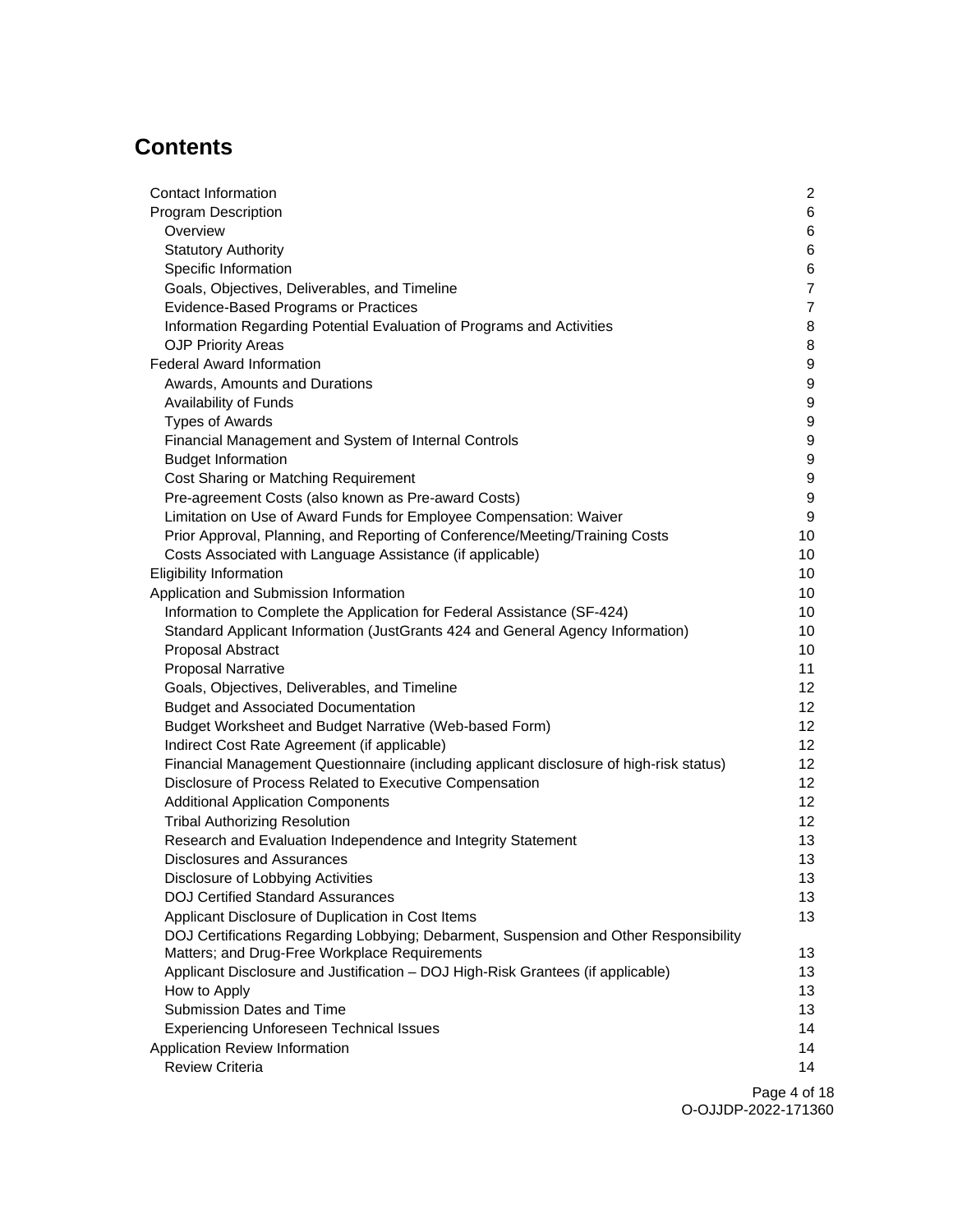| <b>Review Process</b>                                                   | 15 |
|-------------------------------------------------------------------------|----|
| <b>Federal Award Administration Information</b>                         | 15 |
| <b>Federal Award Notices</b>                                            | 15 |
| Administrative, National Policy, and Other Legal Requirements           | 16 |
| Information Technology (IT) Security Clauses                            | 16 |
| General Information about Post-Federal Award Reporting Requirements     | 16 |
| Federal Awarding Agency Contact(s)                                      | 16 |
| Other Information                                                       | 16 |
| Freedom of Information and Privacy Act (5 U.S.C. 552 and 5 U.S.C. 552a) | 16 |
| Provide Feedback to OJP                                                 | 16 |
| <b>Application Checklist</b>                                            | 16 |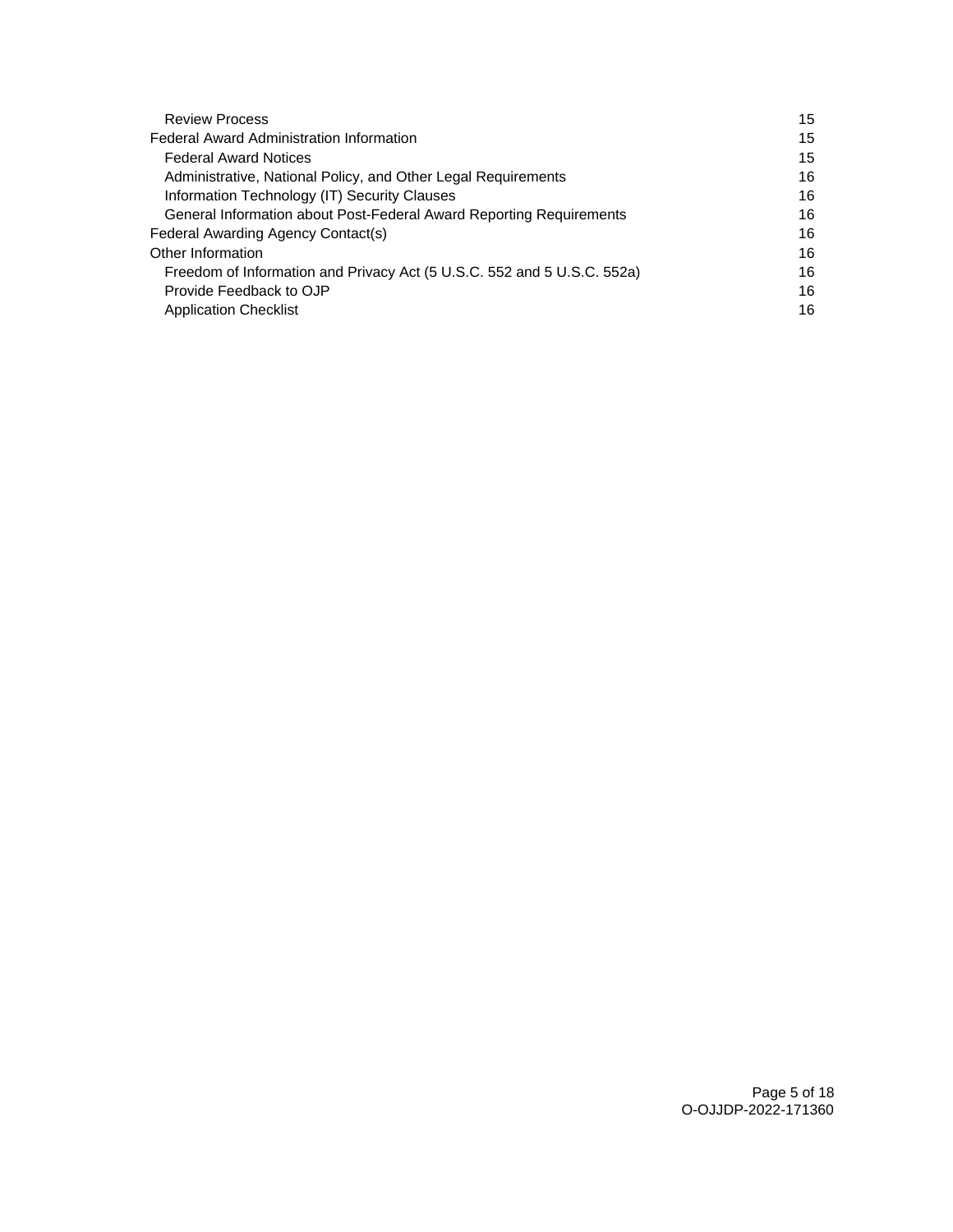## <span id="page-5-0"></span>**Program Description**

#### **Overview**

OJP is committed to advancing work that promotes civil rights and racial equity, increases access to justice, supports crime victims and individuals impacted by the justice system, strengthens community safety, and protects the public from crime and evolving threats, and builds trust between law enforcement and the community. OJJDP envisions a nation where children are free from crime and violence. If they come into contact with the justice system, it should be rare, fair, and beneficial to them. This solicitation will support high-quality arts programs for justice-involved youth to reduce juvenile delinquency, recidivism, and/or other problem and high-risk behaviors. Arts programs include but are not limited to painting, sculpting, drama, digital media, film, music, dance, singing, and creative writing.

#### **Statutory Authority**

Pub. L. 117–103, 136 Stat. 49, 128

#### **Specific Information**

OJJDP has invested in the potential of the arts to positively impact youth development and reduce or prevent juvenile delinquency and/or recidivism. Arts and justice collaborations between OJJDP and the National Endowment for the Arts include the Youth Arts Development Project in 1995, publishing the Guide to Promising Practices in Arts Programs for Juvenile Offenders in Detention and Corrections in 2002, and OJJDP's Model Programs Guide literature review entitled [Arts-Based Programs and Arts Therapies for At-Risk, Justice-Involved, and Traumatized Youths](https://ojjdp.ojp.gov/model-programs-guide/literature-reviews/arts-based-programs-and-arts-therapies-risk-justice-involved-and-traumatized) updated in 2021. OJJDP has also supported arts-based organizations and justice partnerships to work with youth on a variety of initiatives including arts-based mentoring programs, restorative justice, and culturally-based Tribal youth programs.

While more research is needed to explore how and in what optimal conditions the arts can directly impact the justiceinvolved youths' behavior, existing evidence shows that the arts can promote positive outcomes and achieve broader societal impacts, including a stronger sense of community. According to OJJDP's Arts-Based Programs and Arts [Therapies for At-Risk, Justice-Involved, and Traumatized Youths](https://ojjdp.ojp.gov/model-programs-guide/literature-reviews/arts-based-programs-and-arts-therapies-risk-justice-involved-and-traumatized) literature review, the arts can help address emotional and problem behaviors for at-risk justice-involved youth. These behaviors include learning new skills, developing new talents, and expressing thoughts and ideas creatively and therapeutically. Arts programs can also facilitate teamwork and patience and help youth realize that failure is critical to discovery and learning (Stinson, 2009)[\[1\].](#) High-quality arts programming in conjunction with trauma-informed therapeutic resources can provide opportunities for justice-involved youth to process trauma, "improve coping skills," and build resiliency and positive emotions." (Quillen, 2020).[\[2\]](#) 

The arts can also promote healing programs for justice-involved youth. Healing programs can help youth process trauma, improve coping skills, and build resiliency . For example, in therapeutic settings, music lessons can be an effective strategy for decreasing unproductive behaviors and supporting productive behaviors by providing opportunities for selfexpression, self-reflection, and a stronger sense of self. As a result, justice-involved youth can positively engage with their peers and communities. Quillen (2020) also suggested incorporating the arts into existing community-based programs to improve justice-involved youths' academics and social interactions.

Evaluations of incarcerated populations participating in arts programs showed positive results (Middleton, Harris, & Ackerman, 2019; Gussak, 2007).[\[3\]](#) For example, incarcerated youth reported improved attitude and mood, compliance with staff and rules, increased socialization skills, reduced depressive symptoms, improved confidence, and other positive skills (Middleton et al., 2019). For youth reentering their communities, the arts can strengthen social and emotional development, including self-awareness, conflict resolution, and better decision-making, resulting in broader societal impacts, including a stronger sense of community. A restorative justice based media-arts program enabled justiceinvolved youth to process and implement the program principles and express themselves through digital storytelling (Morris, 2018).[\[4\]](#) 

This project seeks to support and strengthen collaborations between arts-based organizations and juvenile justice systems to develop, expand, or enhance effective interventions that provide access to high-quality art programs with and for justice-involved youth. Possible points of engagement with justice-involved youth can occur across the juvenile justice system, ranging from arts education for youth in secure facilities such as juvenile detention and confinement, arts programs as alternatives to incarceration, and/or as a strategy to support successful reentry into communities. Applications should include a theory of change that explains how the proposed intervention seeks to use art to impact justice-involved youth. These interventions may involve emphasizing the unique capability of the art interventions to reduce risk factors that lead to justice system involvement, including individual characteristics, social influences, and community conditions. Applications that partner with juvenile justice systems should include a letter of intent outlining how the project will develop or expand high-quality art programs for justice-involved youth.

> Page 6 of 18 O-OJJDP-2022-171360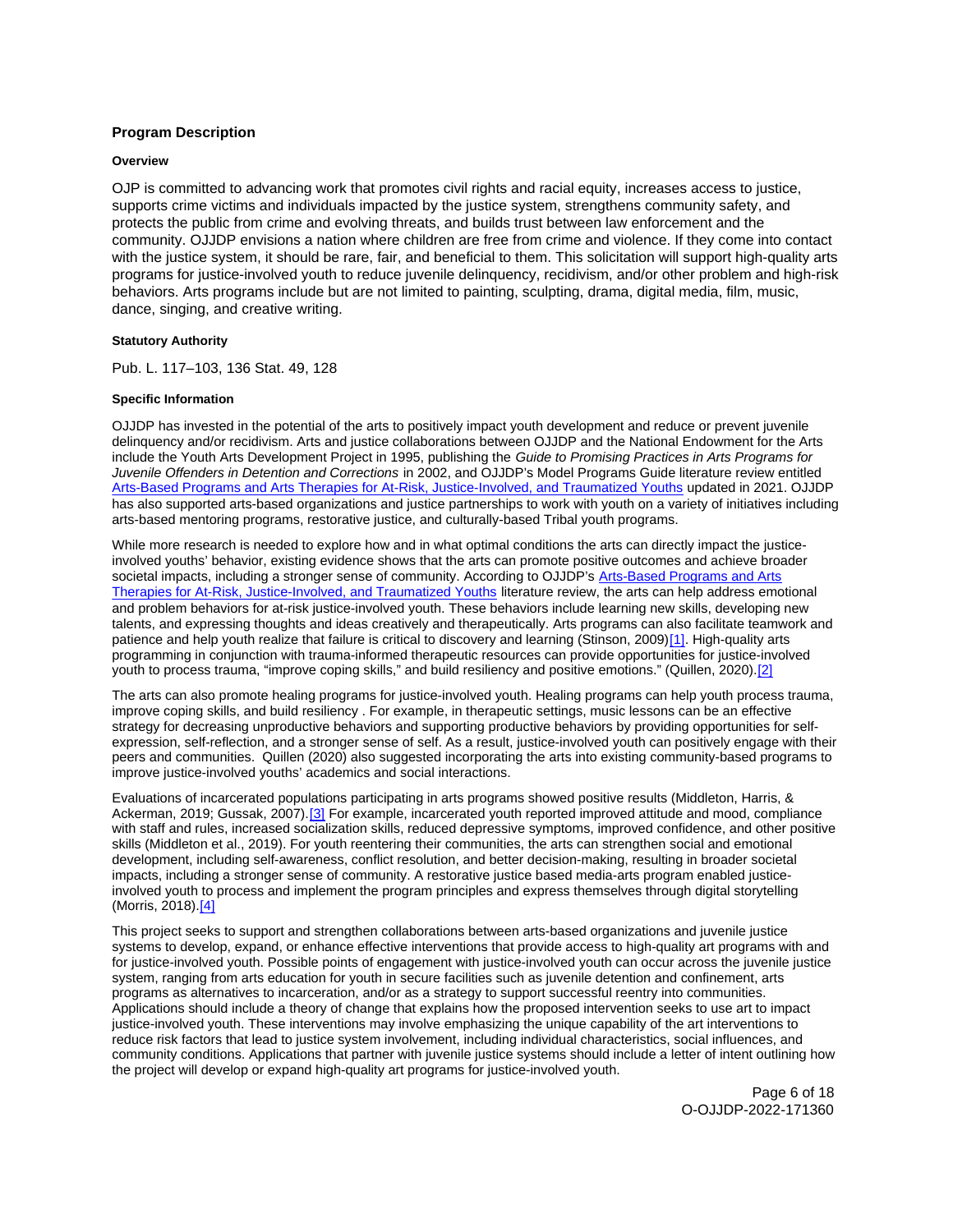<span id="page-6-0"></span>[\[1\]](#_ftnref1) Stinson, A. (2009) A review of cultural art programs and outcomes for at-risk youths. Best Practice in Mental Health 5(1): 10–25. [\[2\]](#_ftnref2) Quillen, C. (2020). Engaging the Arts across the Juvenile Justice System. Education Commission of the States.

[\[3\]](#_ftnref3) Middleton, L., Harris, D. A., & Ackerman, A. R. (2019). A mixed-methods process evaluation of the art of yoga project for girls in custody. The Prison Journal, 99(4\_suppl), 38S-60S.

Gussak, D. (2007) 'The effectiveness of art therapy in reducing depression in prison populations', International Journal of Offender Therapy and Comparative Criminology, 51(4), 444–60.

[\[4\]](#_ftnref4) Morris, J. (2019). Exploring the affordances of digital storytelling in a media-arts restorative justice program. Visual communication, 18(2), 205-230.

#### **Goals, Objectives, Deliverables, and Timeline**

Grant award recipients will address the following two goals:

**Goal 1:**  Develop or expand high-quality community-based art programs for justice-involved youth in underserved areas.

**Goal 2:** Develop or expand high-quality, culturally relevant and responsive art programs for justice-involved racial and ethnic minority youth.

## **Objectives**

Grant award recipients will carry out the following objectives:

**Objective 1:** Develop or expand high-quality and community-based arts programs for justice-involved youth ages 10-17 to reduce juvenile delinquency, recidivism, and/or other problem and high-risk behaviors.

**Objective 2:** Develop or expand high-quality community-based arts programs that include culturally relevant and responsive strategies for justice-involved racial and ethnic minority youth ages 10-17.

## **Deliverables**

Grant deliverables include the following:

- Develop or expand partnerships with juvenile courts for justice-involved youth to participate in communitybased arts programs for diversion and probation.
- Develop or expand partnerships with juvenile detention, correctional, and other residential facilities to provide arts programs for justice-involved youth.
- Develop or expand high-quality community-based programs for previously justice-involved youth.
- Develop or expand culturally relevant and responsive community-based programs for racial and ethnic minority youth.

The Goals, Objectives, and Deliverables are directly related to the performance measures that show the completed work's results, as discussed in the "Application and Submission Information" section.

#### **Evidence-Based Programs or Practices**

OJP strongly encourages the use of data and evidence in policymaking and program development for criminal justice, juvenile justice, and crime victim services. For additional information and resources on evidence-based programs or practices, see the [OJP Grant Application Resource Guide.](https://www.ojp.gov/funding/apply/ojp-grant-application-resource-guide#evidence-based)

OJJDP supports and encourages implementing evidence-based programs and/or strategies that incorporate art-based programs and therapies, Tribal best practices and Indigenous practices that have longevity within Tribal communities and/or traditional healing as a way to promote delinquency prevention and intervention programs for youth populations

> Page 7 of 18 O-OJJDP-2022-171360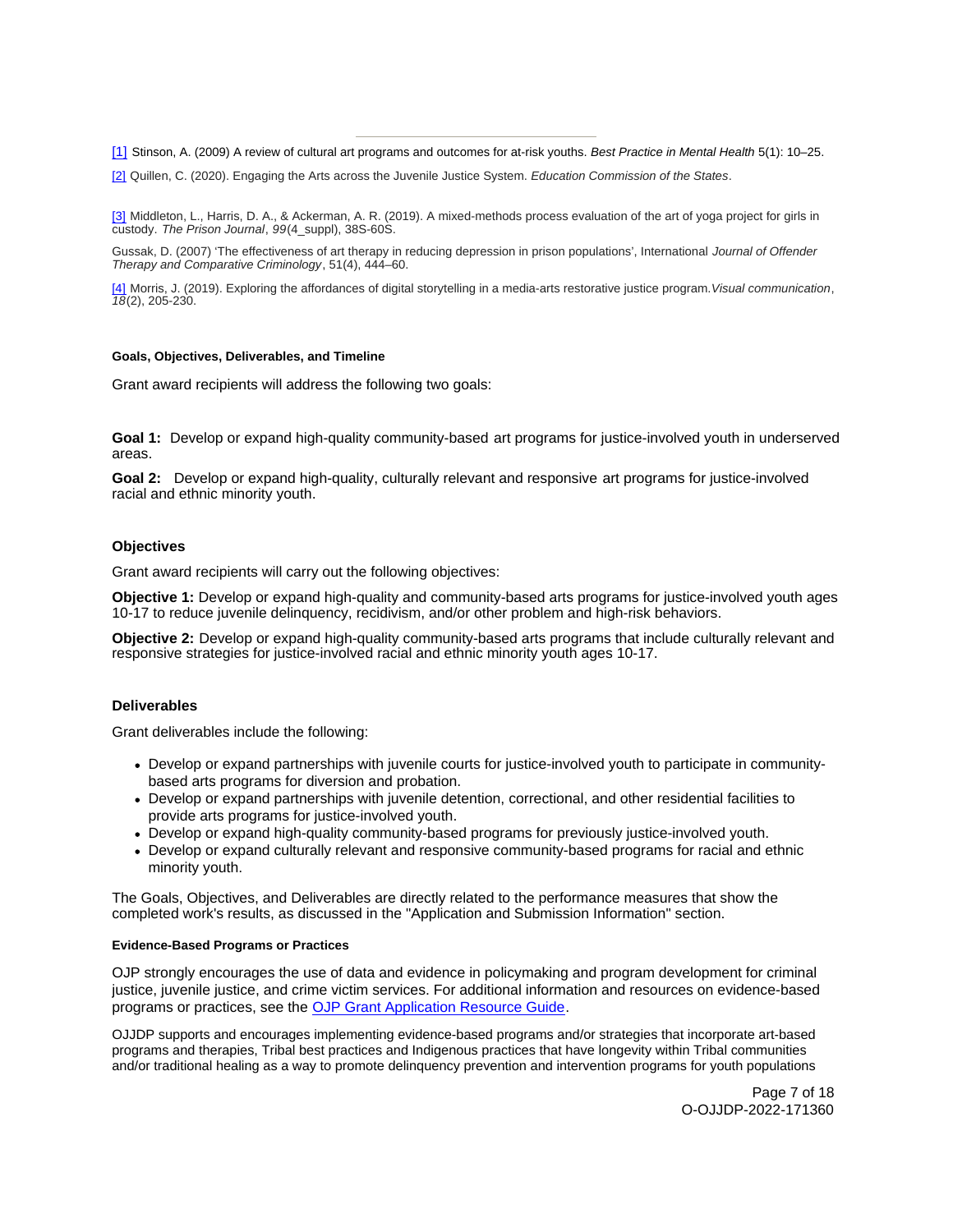<span id="page-7-0"></span>that are at risk for juvenile delinquency, victimization, and juvenile justice system involvement.

#### **Information Regarding Potential Evaluation of Programs and Activities**

OJP may conduct or support an evaluation of the programs and activities funded under this solicitation. For additional information, see the [OJP Grant Application Resource Guide](https://www.ojp.gov/funding/apply/ojp-grant-application-resource-guide#potential-evaluation) section entitled "Information Regarding Potential Evaluation of Programs and Activities."

#### **OJP Priority Areas**

The Department of Justice is committed to advancing work that promotes civil rights and racial equity, increases access to justice, supports crime victims and individuals impacted by the justice system, strengthens community safety and protects the public from crime and evolving threats, and builds trust between law enforcement and the community.

1. Priority Considerations Supporting Executive Order 13985, Advancing Racial Equity and Support for Underserved Communities Through the Federal Government

Consistent with this Executive Order, the term "underserved community" refers to a population sharing a particular characteristic, as well as a geographic community, that has been systematically denied a full opportunity to participate in aspects of economic, social, and civic life or whose members have been historically underserved, marginalized, and adversely affected by inequality. Such communities include, among others, Black people, Hispanics and Latino/a/e people, Native American and other Indigenous peoples of North America (including Alaska Natives, Eskimos, and Aleuts), Asian Americans, Native Hawaiians, and Pacific Islanders.

In support of Executive Order 13985, OJP will:

A. Give priority consideration to applications that include project(s) that will promote racial equity and the removal of barriers to access and opportunity for communities that have been historically underserved, marginalized, and adversely affected by inequality, when making award decisions.

To receive this consideration, the applicant must describe how the proposed project(s) will address potential inequities and barriers to equal opportunity, and/or contribute to greater access to services for underserved and historically marginalized populations.

B. OJJDP will give priority consideration to applicants that demonstrate a commitment to ensuring fairness, equity, and access to justice for all children and families regardless of their race or ethnicity; religion; socioeconomic status; gender; age; mental health; cognitive, sensory, or physical disability; sexual orientation or gender identity or expression; geographic location; or other characteristics historically linked to discrimination or exclusion.

To receive this priority consideration, applicants must include in their application a plan that describes how the applicant will incorporate these values and priorities into their program design.

C. Give priority consideration to applicants that can demonstrate that their capabilities and competencies for implementing their proposed project(s) are enhanced because the applicant (or at least one proposed subrecipient that will receive at least 30% of the requested award funding, as demonstrated in the Budget Worksheet and Budget Narrative) identifies as a culturally specific organization. To receive this additional priority consideration, applicants must describe how being a culturally specific organization (or funding the culturally specific subrecipient organization(s)) will enhance their ability to implement the proposed project (s) and should also specify which culturally specific populations are intended or expected to be served or to have their needs addressed under the proposed project(s).

Culturally specific organizations are defined, for purposes of this solicitation, as private nonprofit or Tribal organizations whose primary purpose as a whole is to provide culturally specific services to, among others, Black people, Hispanics and Latino/a/e people, Native American and other Indigenous peoples of North America (including Alaska Natives, Eskimos, and Aleuts), Asian Americans, Native Hawaiians, and/or Pacific Islanders.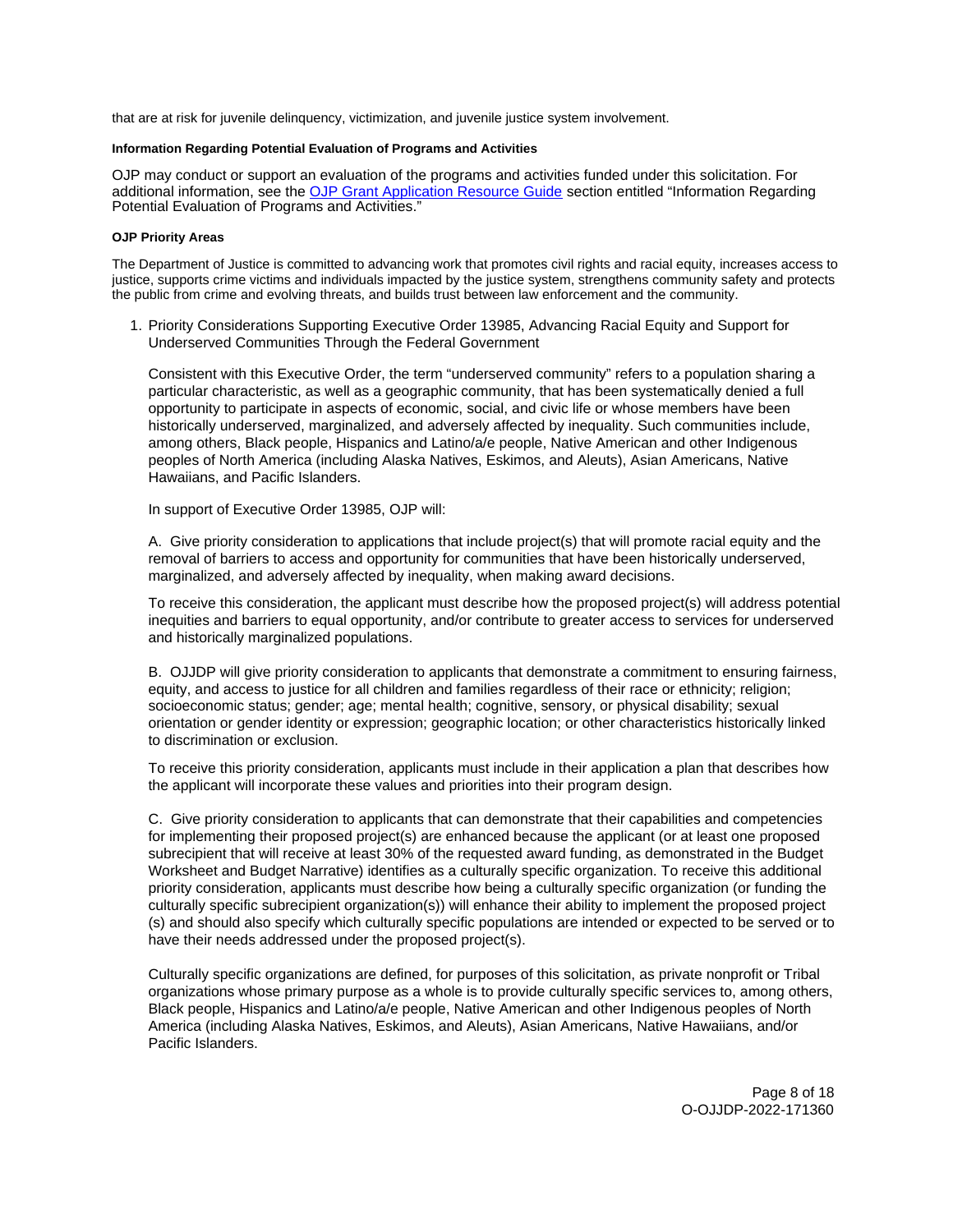<span id="page-8-0"></span>Note: Addressing these priority areas is one of many factors that OJP considers in making funding decisions. Receiving priority consideration for one or more priority areas is not a guarantee of an award.

## **Federal Award Information**

#### **Solicitation Categories**

This solicitation does not include Solicitation Categories.

#### **Awards, Amounts and Durations**

3 \$[66,500.00](https://66,500.00)

**Anticipated Number of Awards Anticipated Maximum Dollar Amount of Awards** 

10/1/22 12:00 AM 18

**Period of Performance Start Date Period of Performance Duration (Months)** 

## **Anticipated Total Amount to be Awarded Under Solicitation**  [\\$200,000.00](https://200,000.00)

#### **Availability of Funds**

This solicitation, and awards (if any are made) under this solicitation, are subject to the availability of appropriated funds and to any modifications or additional requirements that may be imposed by the agency or by law. In addition, nothing in this solicitation is intended to, and does not, create any right or benefit, substantive or procedural, enforceable at law or in equity by any party against the United States, its departments, agencies, or entities, its officers, employees, or agents, or any other person.

#### **Types of Awards**

OJJDP expects to make awards under this solicitation as grants. See the "Administrative, National Policy, and Other Legal Requirements" section of the [OJP Grant Application Resource Guide](https://www.ojp.gov/funding/apply/ojp-grant-application-resource-guide#administrative) for a brief discussion of important statutes, regulations, and award conditions that apply to many (or in some cases, all) OJP grants.

#### **Financial Management and System of Internal Controls**

Award recipients and subrecipients (including recipients or subrecipients that are pass-through entities) must, as described in the Part 200 Uniform Requirements as set out at 2 C.F.R. 200.303, comply with standards for financial and program management. See the [OJP Grant Application Resource Guide](https://www.ojp.gov/funding/apply/ojp-grant-application-resource-guide#fm-internal-controls) for additional information.

#### **Budget Information**

#### **Cost Sharing or Matching Requirement**

This solicitation does not require a match.

## **Pre-agreement Costs (also known as Pre-award Costs)**

See the [OJP Grant Application Resource Guide](https://www.ojp.gov/funding/apply/ojp-grant-application-resource-guide#pre-agreement-costs) information on Pre-agreement Costs (also known as Pre-award Costs).

**Limitation on Use of Award Funds for Employee Compensation: Waiver**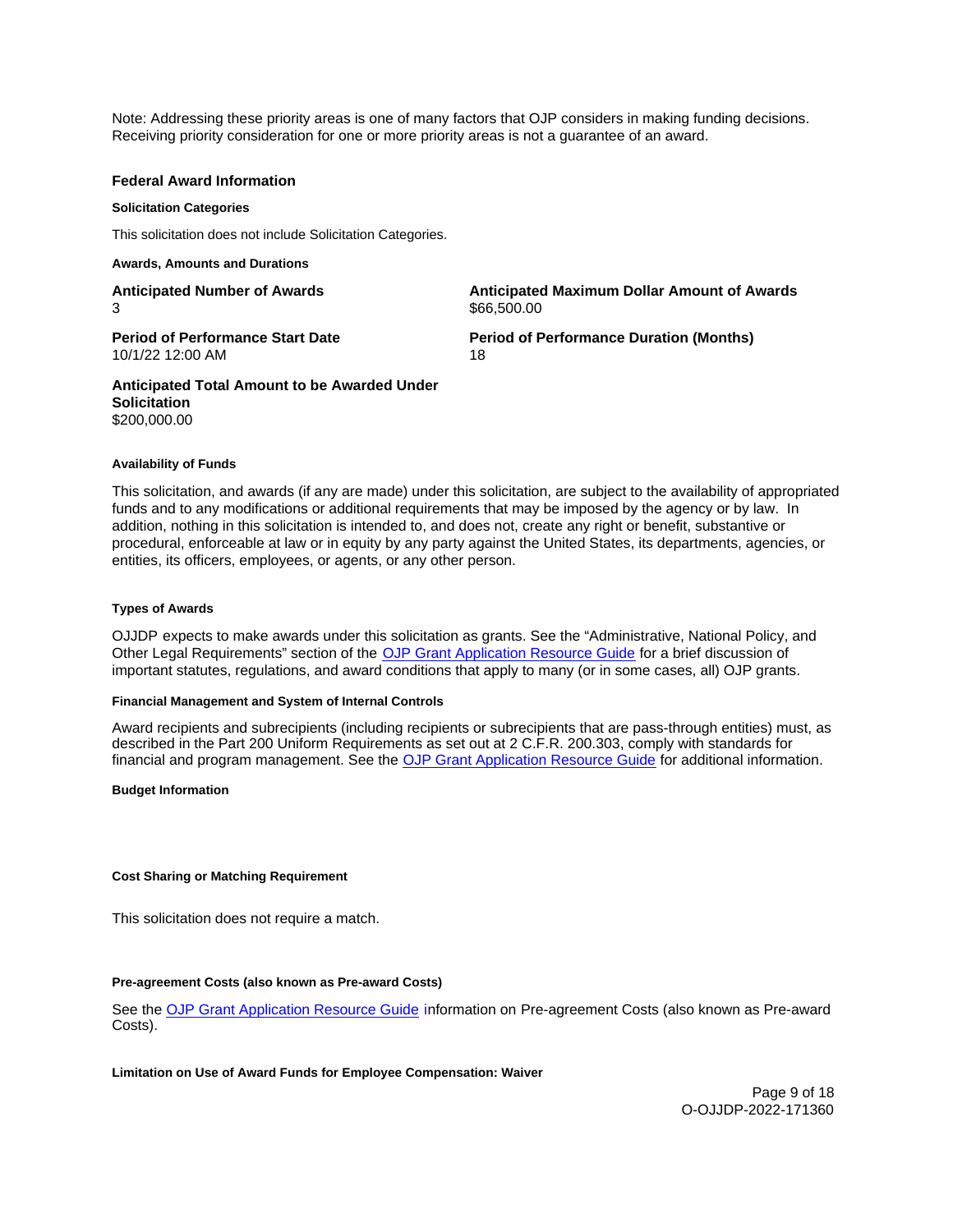<span id="page-9-0"></span>See the [OJP Grant Application Resource Guide](https://www.ojp.gov/funding/apply/ojp-grant-application-resource-guide#limitation-use-award) information on the Limitation on Use of Award Funds for Employee Compensation; Waiver.

#### **Prior Approval, Planning, and Reporting of Conference/Meeting/Training Costs**

See the [OJP Grant Application Resource Guide](https://www.ojp.gov/funding/apply/ojp-grant-application-resource-guide#prior-approval) for information on Prior Approval, Planning, and Reporting of Conference/Meeting/Training Costs.

#### **Costs Associated with Language Assistance (if applicable)**

See the [OJP Grant Application Resource Guide](https://www.ojp.gov/funding/apply/ojp-grant-application-resource-guide#costs-associated) for information on Costs Associated with Language Assistance.

#### **Eligibility Information**

For eligibility information, see the solicitation cover page.

For information on cost sharing or match requirements, see the "Federal Award Information" section.

#### **Application and Submission Information**

The following application elements **must** be included in the application to meet the basic minimum requirements to advance to peer review and receive consideration for funding:

- Proposal Abstract
- Proposal Narrative
- Budget Worksheet and Budget Narrative (Web-based Form) (The web-based form includes the budget details and the budget narrative.)

See the "Application Elements and Formatting Instructions" section of the [OJP Grant Application Resource Guide](https://www.ojp.gov/funding/apply/ojp-grant-application-resource-guide#application-elements)  for information on what happens to an application that does not contain all the specified elements or is nonresponsive to the scope of the solicitation.

#### **Information to Complete the Application for Federal Assistance (SF-424)**

The SF-424 must be submitted in [Grants.gov](https://Grants.gov). The SF-424 is a required standard form used as a cover sheet for submission of pre-applications, applications, and related information. See the [OJP Grant Application Resource](https://www.ojp.gov/funding/apply/ojp-grant-application-resource-guide#complete-application)  [Guide](https://www.ojp.gov/funding/apply/ojp-grant-application-resource-guide#complete-application) for additional information on completing the SF-424.

In Section 8F of the SF-424, please include the name and contact information of the individual **who will complete the application in JustGrants**. JustGrants will use this information (email address) to assign the application to this user in JustGrants.

Intergovernmental Review: This solicitation ("funding opportunity") is not subject to [Executive Order 12372.](https://www.archives.gov/federal-register/codification/executive-order/12372.html) (In completing the SF-424, an applicant is to answer question 19 by selecting the response that the "Program is not covered by E.O. 12372."

#### **Standard Applicant Information (JustGrants 424 and General Agency Information)**

The Standard Applicant Information section of the JustGrants application is pre-populated with the SF-424 data submitted in [Grants.gov.](https://Grants.gov) The applicant will need to review the Standard Applicant Information in JustGrants and make edits as needed. Within this section, the applicant will need to: add ZIP codes for areas affected by the project; confirm its Authorized Representative; and verify and confirm the organization's unique entity identifier, legal name, and address.

#### **Proposal Abstract**

A proposal abstract (no more than 400 words) summarizing the proposed project, including the purpose of the project, primary activities, expected outcomes, the service area, intended beneficiaries and subrecipients (if

Page 10 of 18 O-OJJDP-2022-171360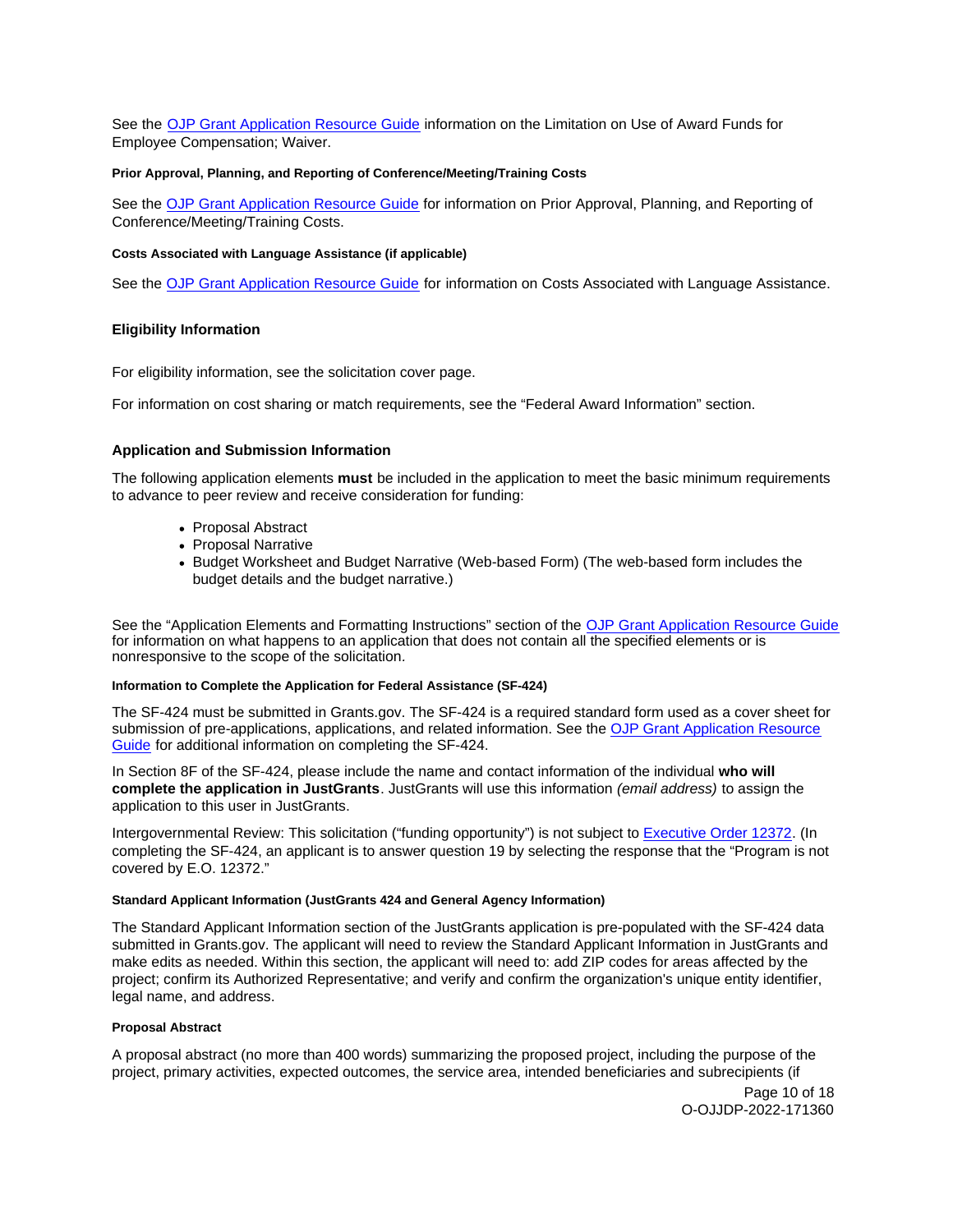<span id="page-10-0"></span>known), will be completed in the JustGrants web-based form. This abstract should be written in the third person and will be made publicly available on the OJP website if the project is awarded.

## **Proposal Narrative**

The proposal narrative should be submitted as an attachment in JustGrants. The attached document should be double-spaced, using a standard 12-point font; have no less than 1-inch margins; and should not exceed 30 pages. Pages should be numbered and submitted as an attachment. If the proposal narrative fails to comply with these length restrictions, OJJDP may consider such noncompliance in peer review and in final award decision.

The following sections must be included as part of the proposal narrative:

a. Description of the Issue

Applicants must describe the issue, which includes the extent of juvenile delinquency in their jurisdiction(s) using the most recent data, including offense type, and demographic data (i.e., race and ethnicity, age, and gender). The statement should include how the arts (e.g., painting, drama, digital media, film, music, dance, singing, and creative writing) can reduce delinquency, recidivism, or other problem and high-risk behaviors for justice-involved youth ages 10–17.

Applicants focusing on Tribal and Indigenous justice-involved youth ages 10–17 must describe the extent of juvenile delinquency using the most recent data that include offense type, age, and gender. Applicants must also describe how historical trauma contributes to delinquency, recidivism, and/or other problems and high-risk behaviors.

## b. Project Design and Implementation

Applicants must describe the project's design identified in the description discussed above. Applicants must also list the project's activities and discuss how they relate to the above stated objectives. Activities are the specific actions to be undertaken to fulfill the program objectives and reach the program goal(s). Provide a detailed description of the method(s) to be used to carry out each activity. Provide a timetable indicating roughly when you will accomplish the program activities.

If the applicant is seeking priority consideration for Priority 1(A), it should address in this section how the proposed project(s) will promote racial equity and/or the removal of barriers to access and opportunity, and/or contribute to greater access to services, for communities that have been historically underserved, marginalized, and adversely affected by inequality.

If the applicant is seeking priority consideration for Priority 1(B), it should address in this section how the proposed project(s) will ensure fairness, equity, and access to justice for all children and families regardless of their religion; gender; age; mental health; cognitive, sensory, or physical disability; sexual orientation or gender identity; or other characteristics historically linked to discrimination or exclusion not already identified under Priority 1(A).

## c. Capabilities and Competencies

Applicants must describe the capabilities and competencies to accomplish the project's goals and objectives.

If the applicant is seeking priority consideration under Priority 1(C), it should describe within this section how being a culturally specific organization (or funding a culturally specific subrecipient organization at a minimum of 30% of the project budget) will enhance its ability to implement the proposed project(s) and should also specify which culturally specific populations are intended or expected to be served or have their needs addressed under the proposed project(s).

d. Plan for Collecting the Data Required for this Solicitation's Performance Measures

Applicants must describe the process for measuring the project's performance based on the goals, objectives, and deliverables. Applicants must identify who will collect the data and how the project will use them to determine if the activities reduced or mitigated juvenile delinquency, recidivism, and/or other problems and high-risk behaviors.

Note: Applicants are **not** required to submit performance data with the application. Rather, performance measure information is included as an alert that successful applicants will be required to submit performance data as part

> Page 11 of 18 O-OJJDP-2022-171360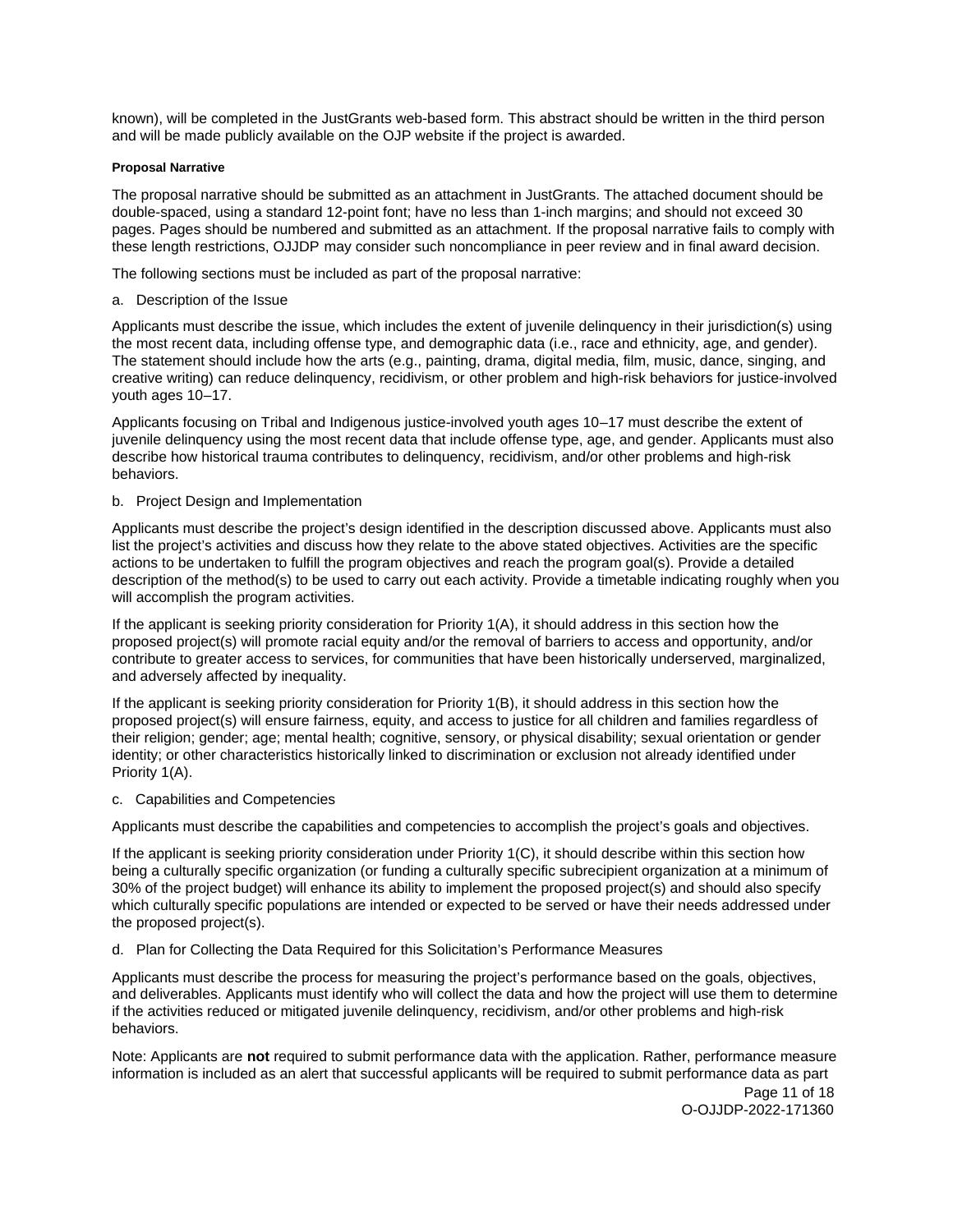<span id="page-11-0"></span>of each award's reporting requirements.

OJP will require each successful applicant to submit regular performance data that show the completed work's results. The performance data directly relate to the goals, objectives, and deliverables identified in the "Goals, Objectives, and Deliverables" discussion. Applicants can visit OJP's performance measurement page at [www.ojp.gov/performance](https://www.ojp.gov/performance) for an overview of performance measurement activities at OJP.

OJJDP will require award recipients to submit performance measure data and performance reports in JustGrants. OJJDP will provide further guidance on the post-award submission process, if selected for award.

A list of performance measure questions for this program can be found at [https://ojjdp.ojp.gov/funding/grant](https://ojjdp.ojp.gov/funding/grant-performance-measurement/progress-reporting-questions-2021.pdf)[performance-measurement/progress-reporting-questions-2021.pdf.](https://ojjdp.ojp.gov/funding/grant-performance-measurement/progress-reporting-questions-2021.pdf)

## **Note on Project Evaluations**

An applicant that proposes to use award funds through this solicitation to conduct project evaluations must follow the guidance in the "Note on Project Evaluations" section in the [OJP Grant Application Resource Guide.](https://www.ojp.gov/funding/apply/ojp-grant-application-resource-guide#project-evaluations)

#### **Goals, Objectives, Deliverables, and Timeline**

The applicant will submit the project's goals, selected objectives and deliverables, and timelines in the JustGrants web-based form.

#### **Budget and Associated Documentation**

#### **Budget Worksheet and Budget Narrative (Web-based Form)**

The applicant will complete the JustGrants web-based budget form. See the [OJP Grant Application Resource](https://www.ojp.gov/funding/apply/ojp-grant-application-resource-guide#budget-prep)  [Guide](https://www.ojp.gov/funding/apply/ojp-grant-application-resource-guide#budget-prep) for additional information.

If the applicant is seeking priority consideration under Priority 1(B) based on the identification of at least one proposed subrecipient as a culturally specific organization, the proposed funding for the subrecipient in the webbased budget form **must be a minimum of 30% of award funding.** 

The budget narrative must also describe how the activities that will be funded with the (minimum) 30% of award funding provided to the subrecipient **specifically relate to the priority consideration requested under Priority 1(C)** and described in the Capabilities and Competencies section of the application.

#### **Indirect Cost Rate Agreement (if applicable)**

The applicant will submit its indirect cost rate agreement by uploading it as an attachment in JustGrants. See the [OJP Grant Application Resource Guide](https://www.ojp.gov/funding/apply/ojp-grant-application-resource-guide#indirect-cost) for additional information.

#### **Financial Management Questionnaire (including applicant disclosure of high-risk status)**

The applicant will download the questionnaire, complete it, and submit it by uploading it as an attachment in JustGrants. See the [OJP Grant Application Resource Guide](https://www.ojp.gov/funding/apply/ojp-grant-application-resource-guide#fm-internal-controls-questionnaire) for the link to the questionnaire and additional information.

## **Disclosure of Process Related to Executive Compensation**

This solicitation expressly modifies the OJP Grant Application Resource Guide by not incorporating its "Disclosure of Process Related to Executive Compensation" provisions. Applicants to this solicitation are not required to provide this disclosure.

#### **Additional Application Components**

**Tribal Authorizing Resolution**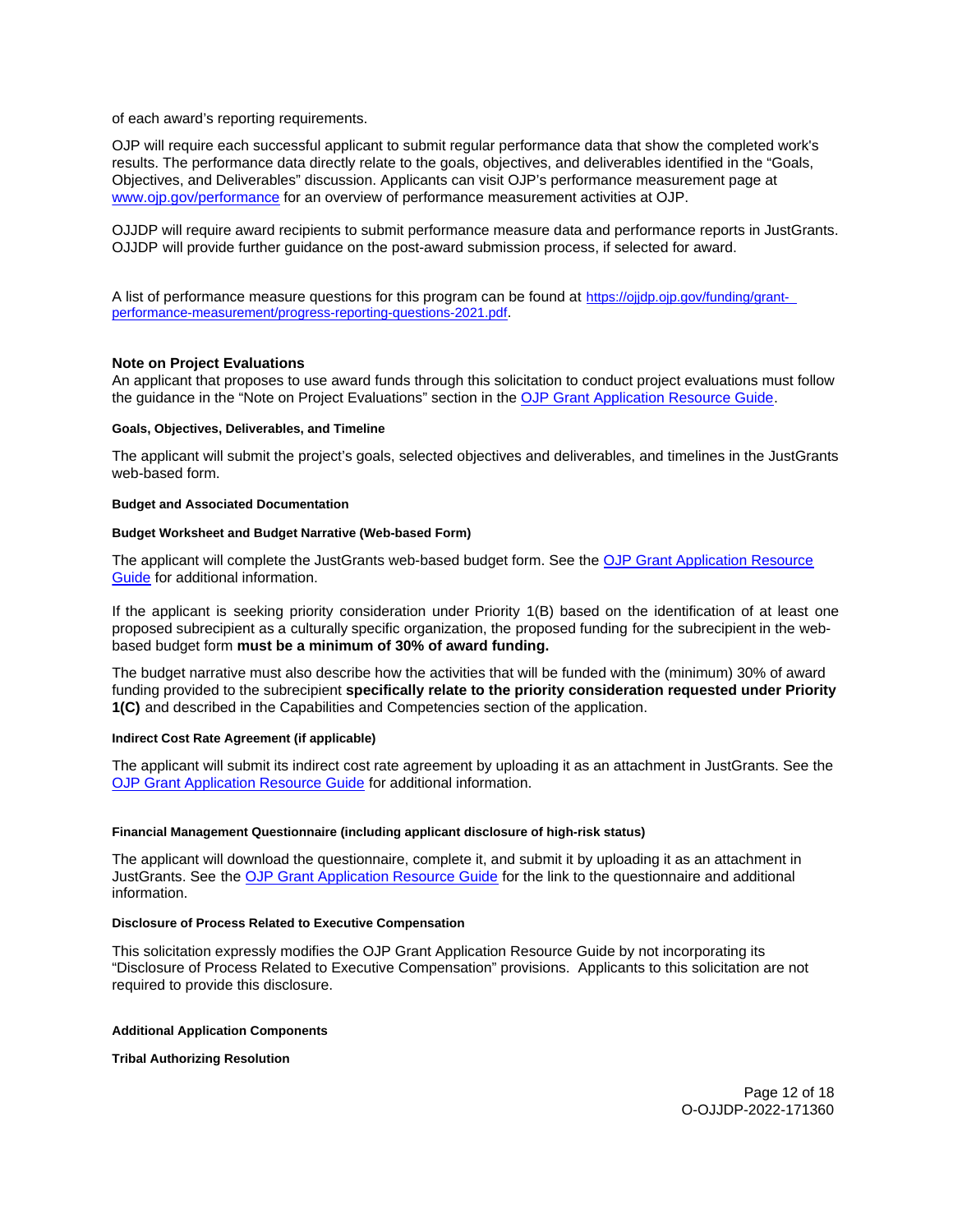<span id="page-12-0"></span>An application in response to this solicitation may require inclusion of Tribal authorizing documentation as an attachment. If applicable, the applicant will submit the Tribal authorizing documentation by uploading it as an attachment in JustGrants. See the [OJP Grant Application Resource Guide](https://www.ojp.gov/funding/apply/ojp-grant-application-resource-guide#tribal-authorizing-resolution) for information on Tribal authorizing resolutions.

#### **Research and Evaluation Independence and Integrity Statement**

If an application proposes research (including research and development) and/or evaluation, the applicant must demonstrate research/evaluation independence and integrity, including appropriate safeguards, before it may receive award funds. The applicant will submit documentation of its research and evaluation independence and integrity by uploading it as an attachment in JustGrants. For additional information, see the [OJP Grant](https://www.ojp.gov/funding/apply/ojp-grant-application-resource-guide#research-evaluation)  [Application Resource Guide.](https://www.ojp.gov/funding/apply/ojp-grant-application-resource-guide#research-evaluation)

#### **Disclosures and Assurances**

The applicant will address the following disclosures and assurances.

#### **Disclosure of Lobbying Activities**

Complete and submit the SF-LLL in [Grants.gov.](https://Grants.gov) See the [OJP Grant Application Resource Guide](https://www.ojp.gov/funding/apply/ojp-grant-application-resource-guide#disclosure-lobby) for additional information.

### **DOJ Certified Standard Assurances**

Review and accept the DOJ Certified Standard Assurances in JustGrants. See the [OJP Grant Application Resource](https://www.ojp.gov/funding/apply/ojp-grant-application-resource-guide#administrative)  [Guide](https://www.ojp.gov/funding/apply/ojp-grant-application-resource-guide#administrative) for additional information.

#### **Applicant Disclosure of Duplication in Cost Items**

Complete the JustGrants web-based Applicant Disclosure of Duplication in Cost Items form. See the [OJP Grant](https://www.ojp.gov/funding/apply/ojp-grant-application-resource-guide#applicant-disclosure-pending-applications)  [Application Resource Guide](https://www.ojp.gov/funding/apply/ojp-grant-application-resource-guide#applicant-disclosure-pending-applications) for additional information.

## **DOJ Certifications Regarding Lobbying; Debarment, Suspension and Other Responsibility Matters; and Drug-Free Workplace Requirements**

Review and accept the DOJ Certified Certifications Regarding Lobbying; Debarment, Suspension and Other Responsibility Matters; Drug-Free Workplace Requirements; Law Enforcement and Community Policing in JustGrants. See the [OJP Grant Application Resource Guide](https://www.ojp.gov/funding/apply/ojp-grant-application-resource-guide#administrative) for additional information.

#### **Applicant Disclosure and Justification – DOJ High-Risk Grantees (if applicable)**

If applicable, submit the DOJ High-Risk Disclosure and Justification

as an attachment in JustGrants. A DOJ high-risk grantee is an award recipient that has received a DOJ high-risk designation based on a documented history of unsatisfactory performance, financial instability, management system or other internal control deficiencies, or noncompliance with award terms and conditions on prior awards, or is otherwise not responsible. See the [OJP Grant Application Resource Guide](https://www.ojp.gov/funding/apply/ojp-grant-application-resource-guide#applicant-disclosure-justification) for additional information.

## **How to Apply**

Step 1: The applicant must submit the **SF-424** and **SF-LLL** in [Grants.gov](https://Grants.gov) at [https://www.grants.gov/web/grants/register.html.](https://www.grants.gov/web/grants/register.html)

Step 2: The applicant must then submit the **full application,** including attachments, in JustGrants in [JustGrants.usdoj.gov.](https://justicegrants.usdoj.gov/)

For additional information, see the "How to Apply" section in the [OJP Grant Application Resource Guide](https://www.ojp.gov/funding/apply/ojp-grant-application-resource-guide#apply) and the [DOJ Application Submission Checklist.](https://justicegrants.usdoj.gov/sites/g/files/xyckuh296/files/media/document/appln-submission-checklist.pdf)

#### **Submission Dates and Time**

The **SF-424 and the SF-LLL** must be submitted in [Grants.gov](https://Grants.gov) by 11:59 p.m. eastern time on July 18, 2022.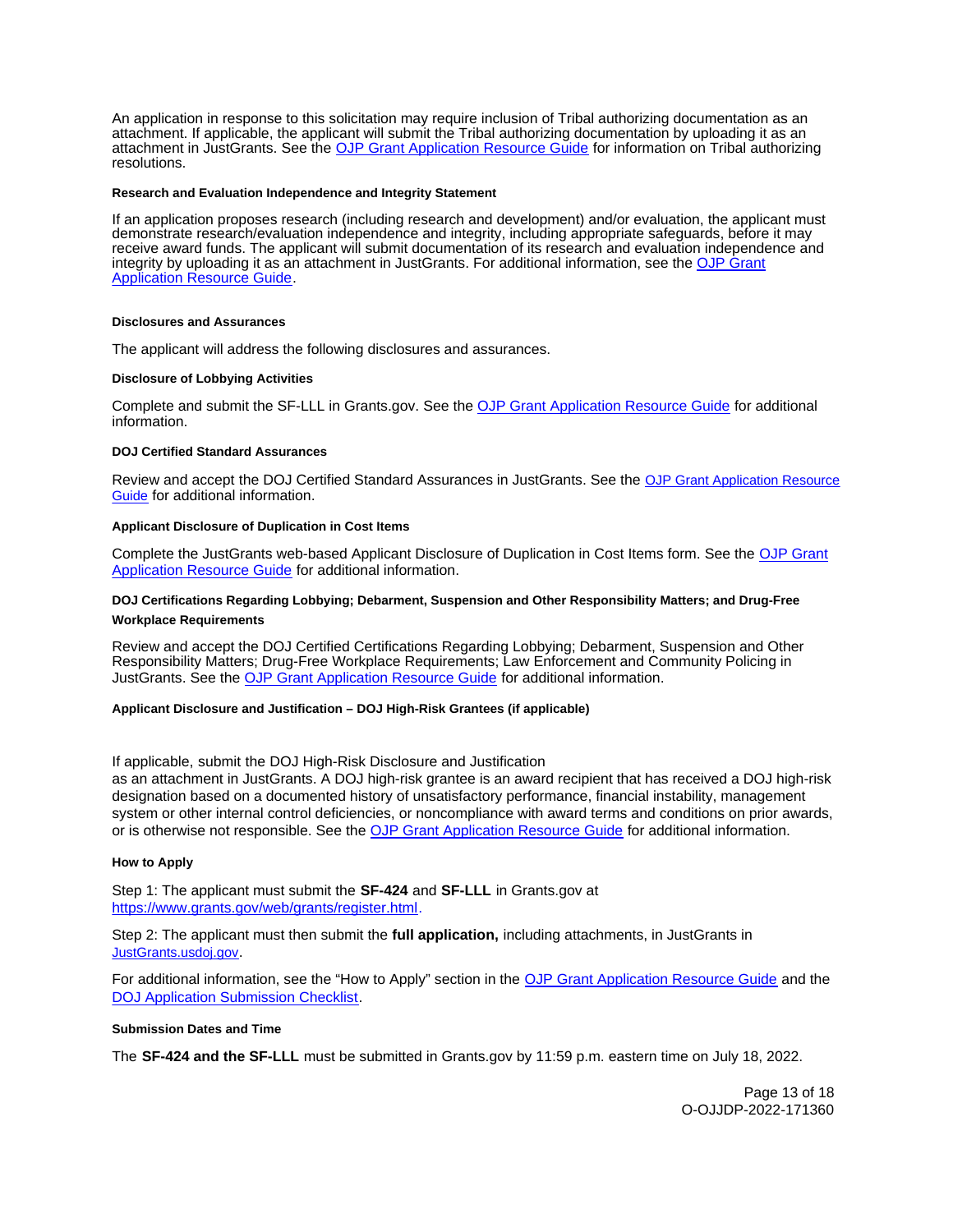<span id="page-13-0"></span>The **full application** must be submitted in JustGrants by 8:59 p.m. eastern time on August 1, 2022.

OJP urges applicants to submit their [Grants.gov](https://Grants.gov) and JustGrants submissions prior to the due dates to allow sufficient time to correct errors and resubmit by the submission deadlines if a rejection notification is received. To be considered timely, the **full application** must be submitted in JustGrants by the JustGrants application deadline.

## **Experiencing Unforeseen Technical Issues**

An applicant that experiences unforeseen SAM.gov, [Grants.gov,](https://Grants.gov) or JustGrants technical issues beyond its control that prevent application submission by the deadline must demonstrate all efforts in requesting technical support in order to submit an application by the deadline. Technical support is available via phone and email to the applicable SAM.gov, [Grants.gov,](https://Grants.gov) or JustGrants support centers or service desks in which an applicant received a ticket number for resolution. If an applicant misses a deadline due to unforeseen technical difficulties, the applicant may request a waiver to submit an application after the deadline. Note: If an applicant does not submit all of the required [Grants.gov](https://Grants.gov) forms by the [Grants.gov](https://Grants.gov) deadline, the applicant will not be able to proceed to the JustGrants portion of the application process.

An applicant experiencing technical difficulties with the following systems must contact the associated support desk indicated below to report the technical issue and receive a tracking number:

- [Grants.gov](https://Grants.gov)  contact the Grants.gov Customer Support Hotline
- SAM.gov contact the SAM Help Desk (Federal Service Desk)
- JustGrants contact the JustGrants Support Desk at [JustGrants.Support@usdoj.gov](mailto:JustGrants.Support@usdoj.gov) or 833–872–5175

An applicant requesting a waiver to submit a late application must document their request for technical assistance in an email to the OJP Response Center at [grants@ncjrs.gov](file:///C:/Users/local_Yehj/INetCache/Content.Outlook/20U4XBR7/grants@ncjrs.gov) **within 24 hours after the application deadline** to request approval to submit its application after the deadline. If an applicant has technical issues with [Grants.gov,](https://Grants.gov) the applicant must contact the Response Center within 24 hours of the [Grants.gov](https://Grants.gov) deadline to request approval to submit after the deadline. Waiver requests to submit after the submission deadline must:

- Describe the technical difficulties experienced.
- Include a timeline of the applicant's submission efforts (e.g., what date and time did the error occur, what date and time was action taken to resolve the issue and resubmit, and what date and time did support representatives respond).
- Include an attachment(s) of the complete grant application and all required documentation and material.
- Include the applicant's Unique Entity Identifier and any applicable SAM.gov tracking number(s), Grants.gov Help Desk ticket numbers, and JustGrants Support Desk ticket numbers.

OJP will review each request for late submission and required supporting documentation and notify the applicant whether the request has been approved or denied. For more details on the waiver process, OJP encourages applicants to review the "Experiencing Unforeseen Technical Issues" section in the [OJP Grant Application](https://www.ojp.gov/funding/apply/ojp-grant-application-resource-guide#experiencing-unforeseen-technical-issues)  [Resource Guide](https://www.ojp.gov/funding/apply/ojp-grant-application-resource-guide#experiencing-unforeseen-technical-issues).

## **Application Review Information**

#### **Review Criteria**

# **a. Merit Review Criteria**

Applications that meet the basic minimum requirements will be evaluated by peer reviewers. Applications will be evaluated on how the proposed project/program addresses the following criteria:

1. Description of the Issue (20%) - evaluate the applicant's understanding of the program/issue to be addressed.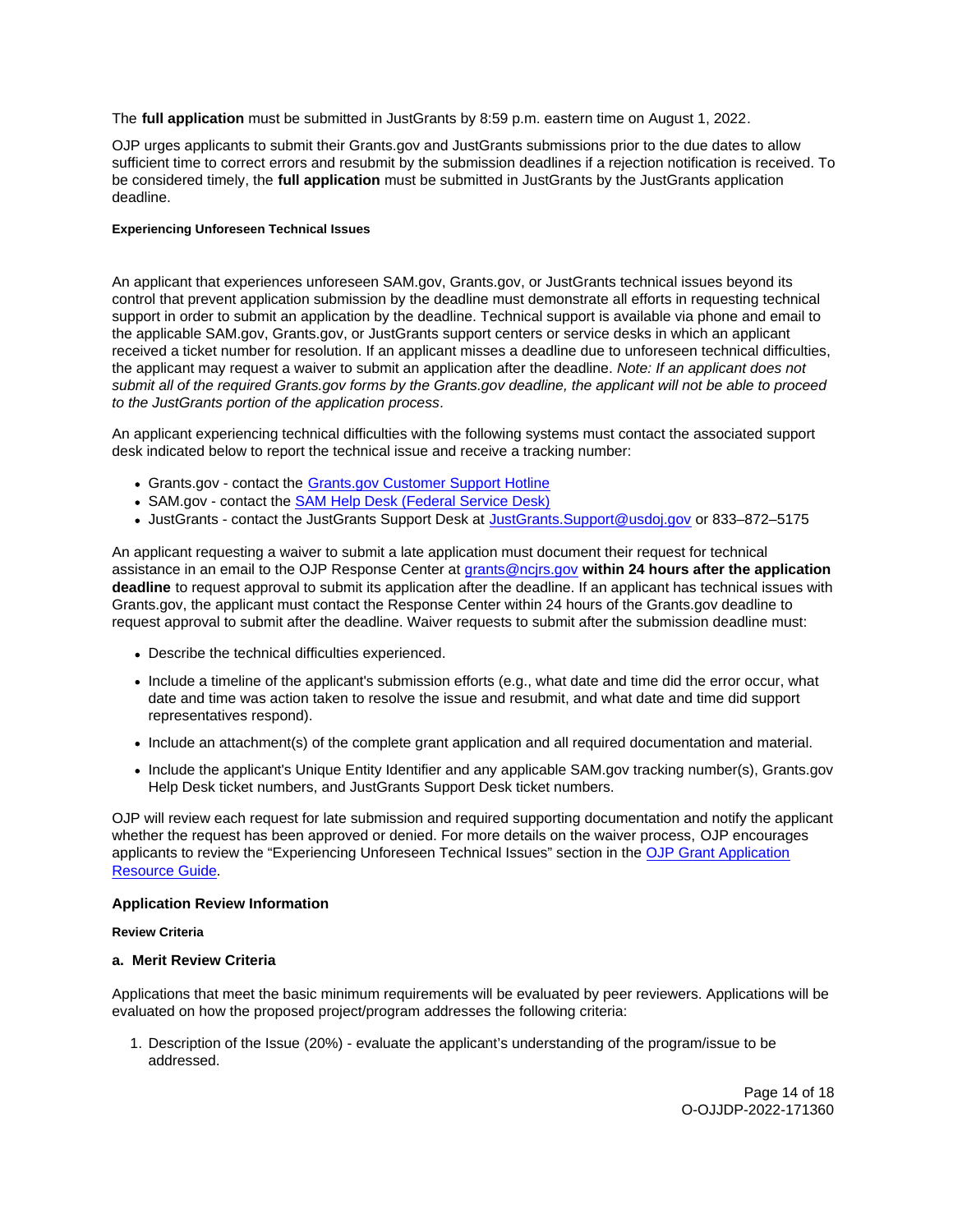- <span id="page-14-0"></span>2. Project Design and Implementation (25%)- evaluate the adequacy of the proposal, including the goals, objectives, timelines, milestones, and deliverables.
- 3. Capabilities and Competencies (20%) evaluate the administrative and technical capacity of the applicant to successfully accomplish the goals and objectives.
- 4. Plan for Collecting the Data Required for this Solicitation's Performance Measures (15%) evaluate the applicant's understanding of the performance data reporting requirements and the plan for collecting the required data.
- 5. Budget (20%) evaluate for completeness, cost effectiveness, and allowability (e.g., reasonable, allocable, and necessary for project activities).

# **b. Other Review Criteria/Factors**

Other important considerations for OJJDP include geographic diversity, strategic priorities (specifically including, but not limited to, those priority areas already mentioned), available funding, past performance, and the extent to which the Budget Worksheet and Budget Narrative (web-based form) accurately explain project costs that are reasonable, necessary, and otherwise allowable under federal law and applicable federal cost principles.

## **Review Process**

Applications submitted under this solicitation that meet the basic minimum requirements, will be evaluated for technical merit by a peer review panel(s) in accordance with OJP peer review policy and procedures using the review criteria listed above.

OJP screens applications to ensure they meet the basic minimum requirements prior to conducting the peer review. Although specific requirements may vary, the following are common requirements applicable to all OJP solicitations:

- The application must be submitted by an eligible type of applicant.
- The application must request funding within programmatic funding constraints (if applicable).
- The application must be responsive to the scope of the solicitation.
- The application must include all items necessary to meet the basic minimum requirements.

Pursuant to the Part 200 Uniform Requirements, before award decisions are made, OJP also reviews information related to the degree of risk posed by the applicant. Among other things to help assess whether an applicant with one or more prior federal awards has a satisfactory record with respect to performance, integrity, and business ethics, OJP checks whether the applicant is listed in SAM as excluded from receiving a federal award.

In addition, if OJP anticipates that an award will exceed \$250,000 in federal funds, OJP also must review and consider any information about the applicant that appears in the non-public segment of the integrity and performance system accessible through SAM (currently, the Federal Awardee Performance and Integrity Information System, FAPIIS).

**Important note on FAPIIS:** An applicant may review and comment on any information about itself that currently appears in FAPIIS and was entered by a federal awarding agency. OJP will consider such comments by the applicant, in addition to the other information in FAPIIS, in its assessment of the risk posed by the applicant.

Absent explicit statutory authorization or written delegation of authority to the contrary, all final award decisions will be made by the Assistant Attorney General, who may consider not only peer review ratings and OJJDP's re commendations, but also other factors as indicated in this section.

## **Federal Award Administration Information**

## **Federal Award Notices**

See the [OJP Grant Application Resource Guide](https://www.ojp.gov/funding/apply/ojp-grant-application-resource-guide#federal-award-notices) for information on award notifications and instructions.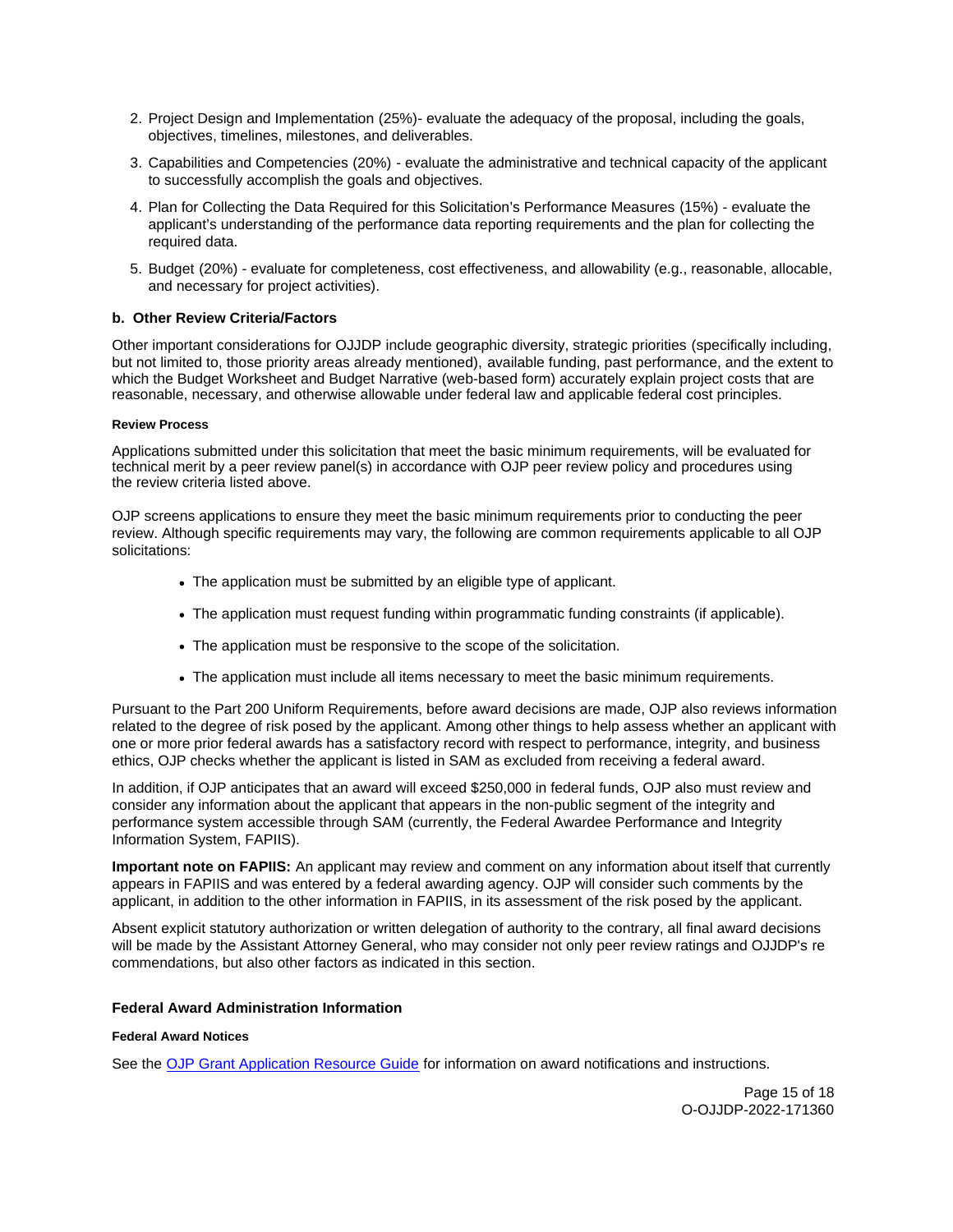## <span id="page-15-0"></span>**Administrative, National Policy, and Other Legal Requirements**

If selected for funding, in addition to implementing the funded project consistent with the OJP-approved application, the recipient must comply with all award conditions and all applicable requirements of federal statutes and regulations, including the applicable requirements referred to in the assurances and certifications executed in connection with award acceptance. For additional information on these legal requirements, see the "Administrative, National Policy, and Other Legal Requirements" section in the [OJP Grant Application Resource](https://www.ojp.gov/funding/apply/ojp-grant-application-resource-guide#administrative)  [Guide.](https://www.ojp.gov/funding/apply/ojp-grant-application-resource-guide#administrative)

## **Information Technology (IT) Security Clauses**

An application in response to this solicitation may require inclusion of information related to information technology security. See the [OJP Grant Application Resource Guide](https://www.ojp.gov/funding/apply/ojp-grant-application-resource-guide#information-technology) for information on information technology security.

#### **General Information about Post-Federal Award Reporting Requirements**

In addition to the deliverables described in the "Program Description" section, all award recipients under this solicitation will be required to submit certain reports and data.

Required reports. Award recipients typically must submit quarterly financial reports, semi-annual performance reports, final financial and performance reports, and, if applicable, an annual audit report in accordance with the Part 200 Uniform Requirements or specific award conditions. Future awards and fund drawdowns may be withheld if reports are delinquent. (In appropriate cases, OJP may require additional reports.)

See the [OJP Grant Application Resource Guide](https://www.ojp.gov/funding/apply/ojp-grant-application-resource-guide#general-information) for additional information on specific post-award reporting requirements, including performance measure data.

#### **Federal Awarding Agency Contact(s)**

For OJP contact(s), see the solicitation cover page.

For contact information for [Grants.gov](https://Grants.gov), see the solicitation cover page.

For contact information for JustGrants, see the solicitation cover page.

#### **Other Information**

## **Freedom of Information and Privacy Act (5 U.S.C. 552 and 5 U.S.C. 552a)**

See the [OJP Grant Application Resource Guide](https://www.ojp.gov/funding/apply/ojp-grant-application-resource-guide#foia) for information on the Freedom of Information and Privacy Act (5 U.S.C. 552 and 5 U.S.C. 552a).

## **Provide Feedback to OJP**

See the [OJP Grant Application Resource Guide](https://www.ojp.gov/funding/apply/ojp-grant-application-resource-guide#feedback) for information on how to provide feedback to OJP.

#### **Application Checklist**

## **OJJDP FY 2022 Arts Programs for Justice-Involved Youth**

This application checklist has been created as an aid in developing an application. The DOJ Application [Submission Checklist](https://justicegrants.usdoj.gov/sites/g/files/xyckuh296/files/media/document/appln-submission-checklist.pdf) is another resource.

#### **What an Applicant Must Do:**

Prior to registering in [Grants.gov](https://Grants.gov):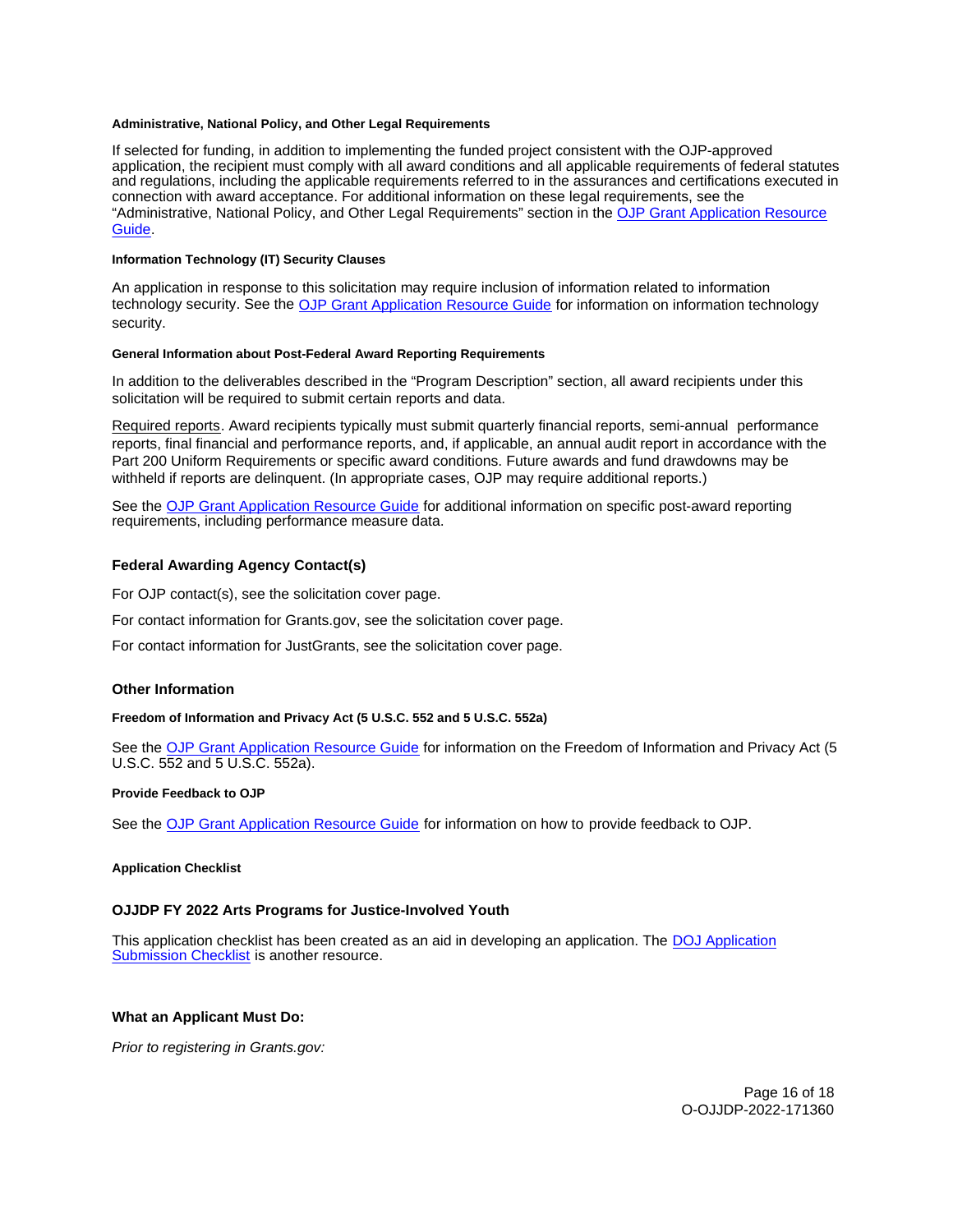Confirm your Entity's [System Award Management \(SAM\)](https://sam.gov/SAM/) Registration Information (see [OJP Grant](https://www.ojp.gov/funding/apply/ojp-grant-application-resource-guide#apply)  [Application Resource Guide\)](https://www.ojp.gov/funding/apply/ojp-grant-application-resource-guide#apply)

# To register in [Grants.gov](https://Grants.gov):

- Acquire an Authorized Organization Representative (AOR) and a [Grants.gov](https://Grants.gov) username and password (see [OJP Grant Application Resource Guide\)](https://www.ojp.gov/funding/apply/ojp-grant-application-resource-guide#apply)
- Acquire AOR confirmation from the E-Business Point of Contact (E-Biz POC) (see OJP Grant Application [Resource Guide\)](https://www.ojp.gov/funding/apply/ojp-grant-application-resource-guide#apply)

To find the funding opportunity:

- Search for the funding opportunity in [Grants.gov](https://Grants.gov) using the opportunity number, Assistance Listing or keyword(s)
- Access the funding opportunity and application package (see Step 7 in the [OJP Grant Application Resource](https://www.ojp.gov/funding/apply/ojp-grant-application-resource-guide#apply)  [Guide\)](https://www.ojp.gov/funding/apply/ojp-grant-application-resource-guide#apply)
- Sign up for [Grants.gov](https://Grants.gov) email [notifications](https://www.grants.gov/web/grants/manage-subscriptions.html) (optional) (see [OJP Grant Application Resource Guide\)](https://www.ojp.gov/funding/apply/ojp-grant-application-resource-guide#apply)
- Read Important Notice: Applying for Grants in Grants.gov
- Read OJP policy and quidance on conference approval, planning, and reporting available at <https://www.ojp.gov/funding/financialguidedoj/iii-postaward-requirements#6g3y8>(see [OJP Grant](https://www.ojp.gov/funding/apply/ojp-grant-application-resource-guide#prior-approval)  [Application Resource Guide](https://www.ojp.gov/funding/apply/ojp-grant-application-resource-guide#prior-approval)

## **Overview of Post-Award Legal Requirements:**

• Review the "Overview of Legal Requirements Generally Applicable to OJP Grants and Cooperative [Agreements - FY 2022 Awards"](https://www.ojp.gov/funding/explore/legal-overview-awards) in the [OJP Funding Resource Center.](https://www.ojp.gov/funding/explore/legal-overview-awards)

## **Review Scope Requirement:**

The federal amount requested is within the allowable limit(s) of \$65,000

## **Review Eligibility Requirement:**

- City or township governments
- County governments
- Native American Tribal organizations (other than federally recognized Tribal governments)
- Native American Tribal governments (federally recognized)
- Nonprofits having a 501(c)(3) status with the IRS, other than institutions of higher education
- Nonprofits that do not have a  $501(c)(3)$  status with the IRS, other than institutions of higher education

~~~

## **Prepare to submit the Application for Federal Assistance standard form (SF)-424 and Disclosure of Lobbying Activities form (SF-LLL)**

- Review Information to complete the Application for Federal Assistance (SF-424) in [Grants.gov](https://Grants.gov)
- Complete Standard Applicant Information (SF-424 information from [Grants.gov](https://Grants.gov))
- Submit the SF-424 and SF-LLL in [Grants.gov](https://Grants.gov)

After the SF-424 and SF-LLL submission in [Grants.gov](https://Grants.gov), receive [Grants.gov](https://Grants.gov) email notifications that:

- Submission has been received in [Grants.gov](https://Grants.gov)
- Submission has either been successfully validated or rejected with errors (see OJP Grant Application [Resource Guide\)](https://www.ojp.gov/funding/apply/ojp-grant-application-resource-guide#apply)

If no [Grants.gov](https://Grants.gov) receipt and validation, or if error notifications are received:

Contact [Grants.gov](https://Grants.gov) Customer Support Hotline at 800-518-4726, 606-545-5035,[Grants.gov customer](https://www.grants.gov/web/grants/support.html)  [support,](https://www.grants.gov/web/grants/support.html) or [support@grants.gov](mailto:support@grants.gov) regarding technical difficulties (see OJP Grant Application Resource Guide )

> Page 17 of 18 O-OJJDP-2022-171360